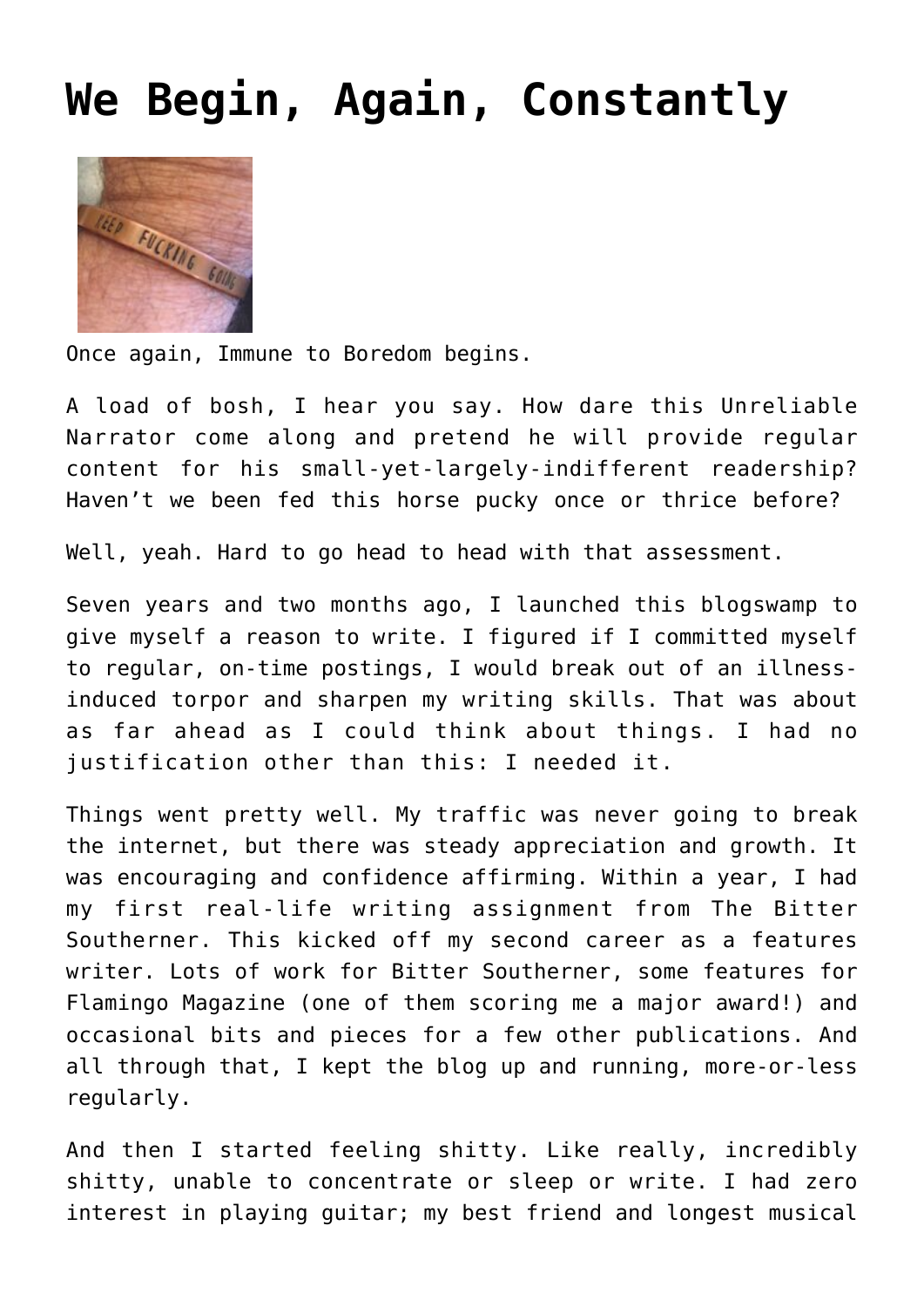collaborator had to browbeat me into what turned out to be my last gig. We played in October, 2018. Every note was a labor, the evening interminable. I went home and put my gear in a closet. I barely played so much as a note for the better part of three years.

Turns out I was suffering the front end of an aggressive lymphoma. <fn>Angioimmunoblastic T-cell Lymphoma for the medically curious.</fn> By the time I was diagnosed, I could barely walk across the room without needing a nap.

And yet: With Stanwyck's help, I flayed myself through the 2019 Big Ears hoolie, conducted a few interviews, and posted several pre- and post-event articles. Two days after the music stopped, I gave myself over to the tender mercies of the medical-industrial complex at the University of Florida cancer center. I was given a 60% chance of surviving the treatment. If successful, I had a 40% chance of remaining cancer free for another year.

I managed to keep regular posting through seven months of deep chemo and, in the end, a stem cell transplant. I was awarded my major award for my George Clinton profile while in hospital. I interviewed filmmaker Ken Burns by phone from the hospital lobby the day before my transplant procedure began; I wrote and filed [the consequent article](https://bittersoutherner.com/whos-country-ken-burns-country-music-rhiannon-giddens) with Bitter Southerner late that night.

The next day began [three weeks of pure torment](http://www.immunetoboredom.com/let-us-pause/). And as with my 2014 medical mystery, I remember one specific moment where I was dead certain I would not make it to the next sunrise.

That was a little more than three years ago. And still, I persist.

But not without some hiccups.

Treatment left me depleted: zero energy, no muscle tone (I had been pretty much prone for 7-8 months), and scattered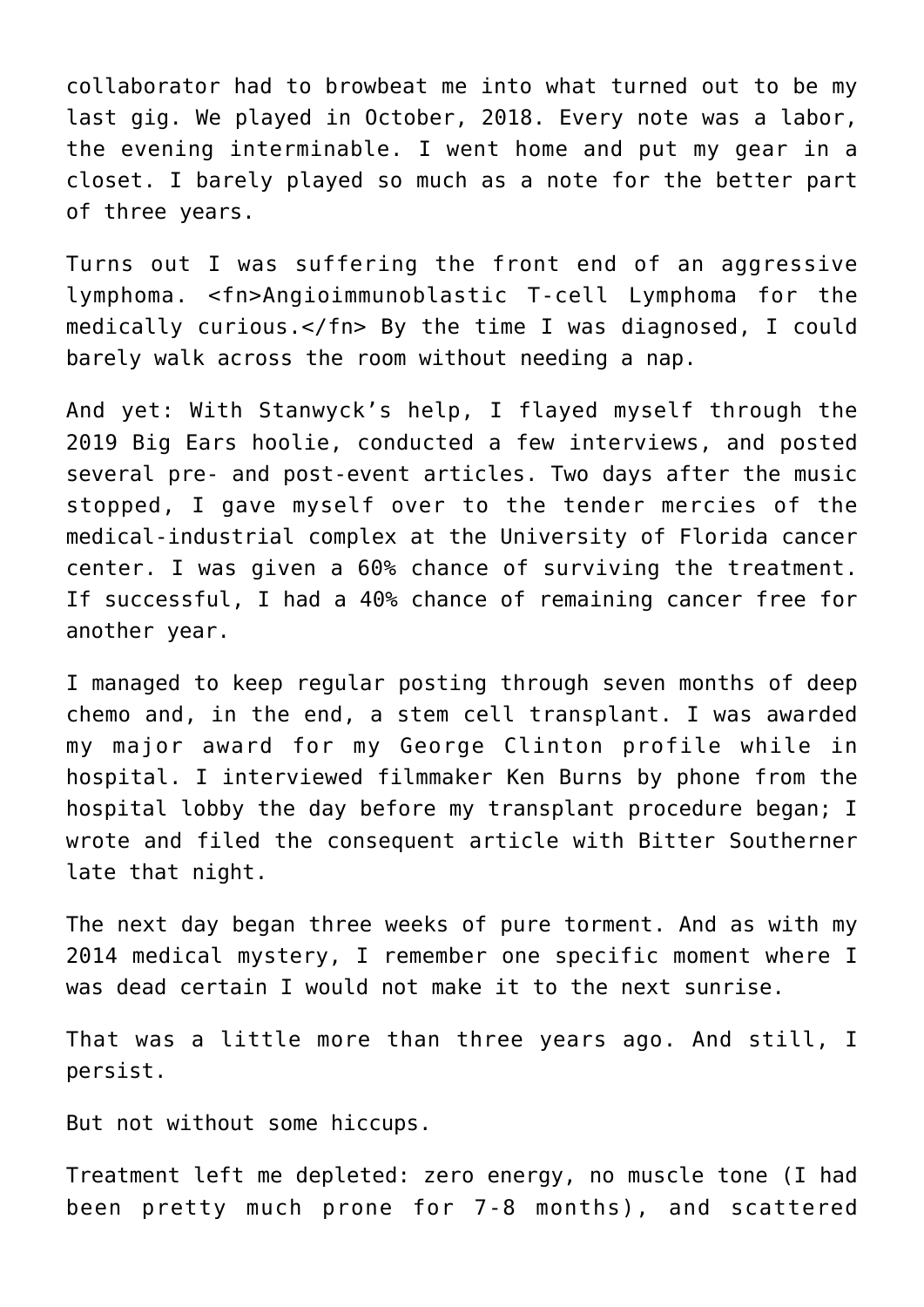concentration. I managed a few posts and was planning my return to Big Ears 2020 where I hoped to recapture my zest for writing, music, and, well, living.

And then COVID. Talk about your demotivating factor.

Pretty quickly I adopted a routine: sleeping late, reading all day, afternoon cocktails on the lawn with Stanwyck. What else was there, aside from waiting for the zombie hordes to come breathe on us? Homebound, my physical therapy foundered. Over time, I lost interest in just about everything except beer.

I squeezed off a handful of posts, but those felt like grim obligation, feeble gestures to prove I was other than a depressed, out of shape, drunken lump with a nagging wonder: Is this what I survived for?

But the time was not right. Nor was the writer right.

That was then. This is now.

Nine months ago, I swore off alcohol. Not a drop since. I took up yoga, four or five times a week. I resumed meditation. I began walking long distances again.

Three months ago, my erstwhile musical pal [Jeff Crompton](https://jeffcrompton.bandcamp.com/) visited. I plugged in a guitar, and we gave it a go. It was shabby and glorious. Within an hour, I was so tired I could barely lift my guitar off my body. But I was alive. Again.

Since then, I have had guitar in hand every damned day by 6 a.m. for an hour or two of mostly callisthenic exercises. When I began again, I could not sustain an exercise for more than 15-30 seconds. Neither my hands or my concentration could bear it. Now, I am running complex patterns for five to ten minutes at a time. I've begun moving into re-learning material. And [RoboCromp](https://jeffcrompton.bandcamp.com/album/but-does-it-swing) may step out for a few gigs this Spring, COVID willing.

Along with sobriety, flexibility, and gigability, this regimen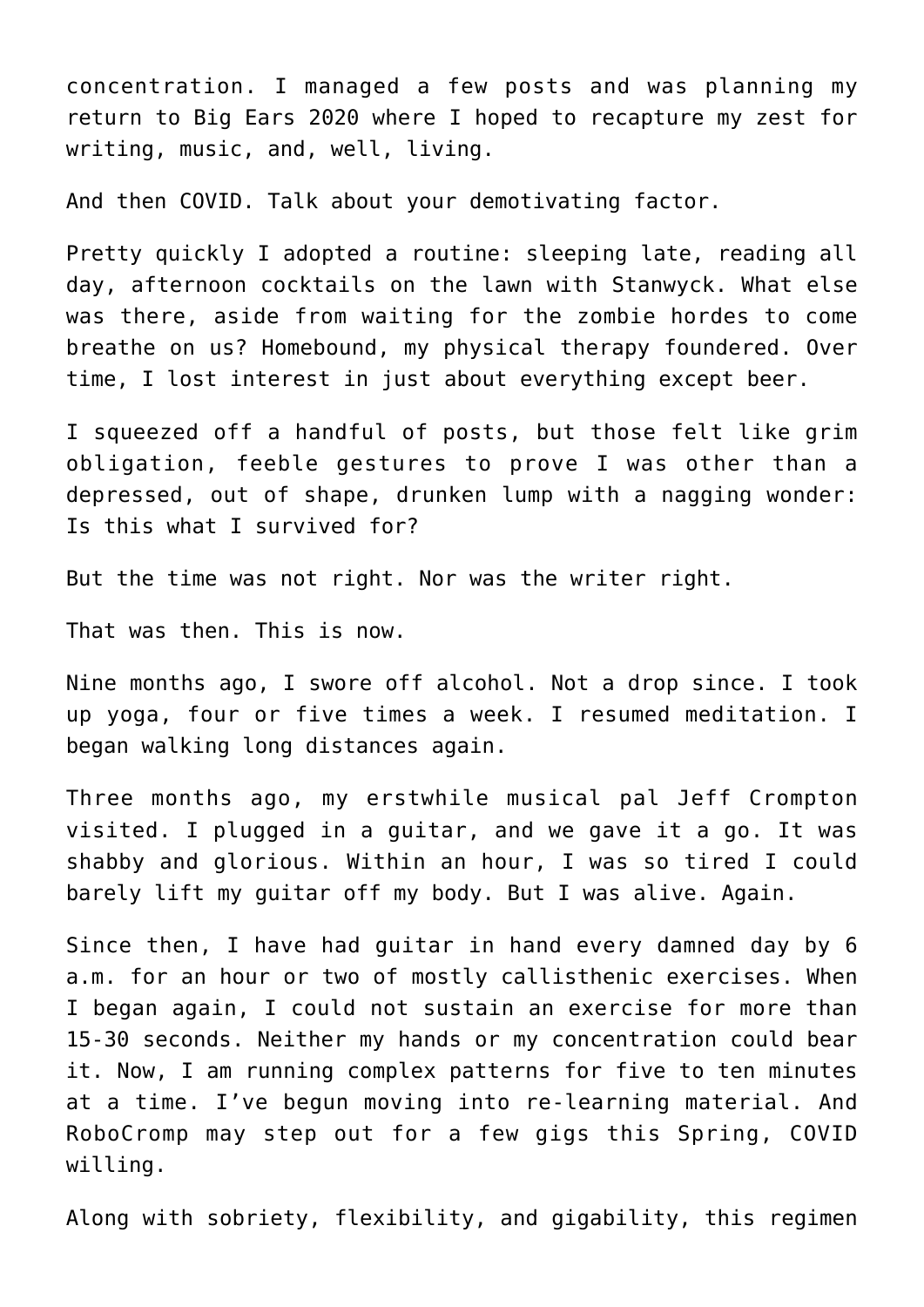has re-sparked my writer's itch. And so, Immune to Boredom begins again. Again.

And again, there is little justification for this other than: I need it.

But atop that, I like to think I will bring something to the fetid swamp of the internets that others need, too.

For starters, I want to share the best bits of the mountains of music and books that I've been marinating in. There is a banquet on the table, but so much of it is buried by an algorithmic flood of junk food that it can be hard to sort out the worthy from the worthless. So expect plenty of recommendations about cool stuff I've found that you might otherwise never hear about.

Back in the day, many of my high-traffic/widely shared posts touched on politics and history. Expect some of that. I hold hope that you will find it more useful than the workaday rantings and received wisdom oatmeal so prevalent on the interwebs.

Another somewhat popular aspect of before times i2b was the occasional personal essay. Again, these would go weirdly viral from time to time. I'll be going back to that format, as well.

Mostly, i2b will be a sandbox for me to play in, to explore ideas that grab me, to tout the wondrousness of the arts that set my feet on fire.

And I will be opening up a comments section where I truly wish for your feedback, either praise or brickbats, corrections, and other such like. I hope we can keep it free of viagra and CBD peddlers. Still figuring that out.

Please drop by and give my ramblings a minute of your time here and there. Follow me on the various social media hellsites. If you are so moved, sharing and retweeting and all